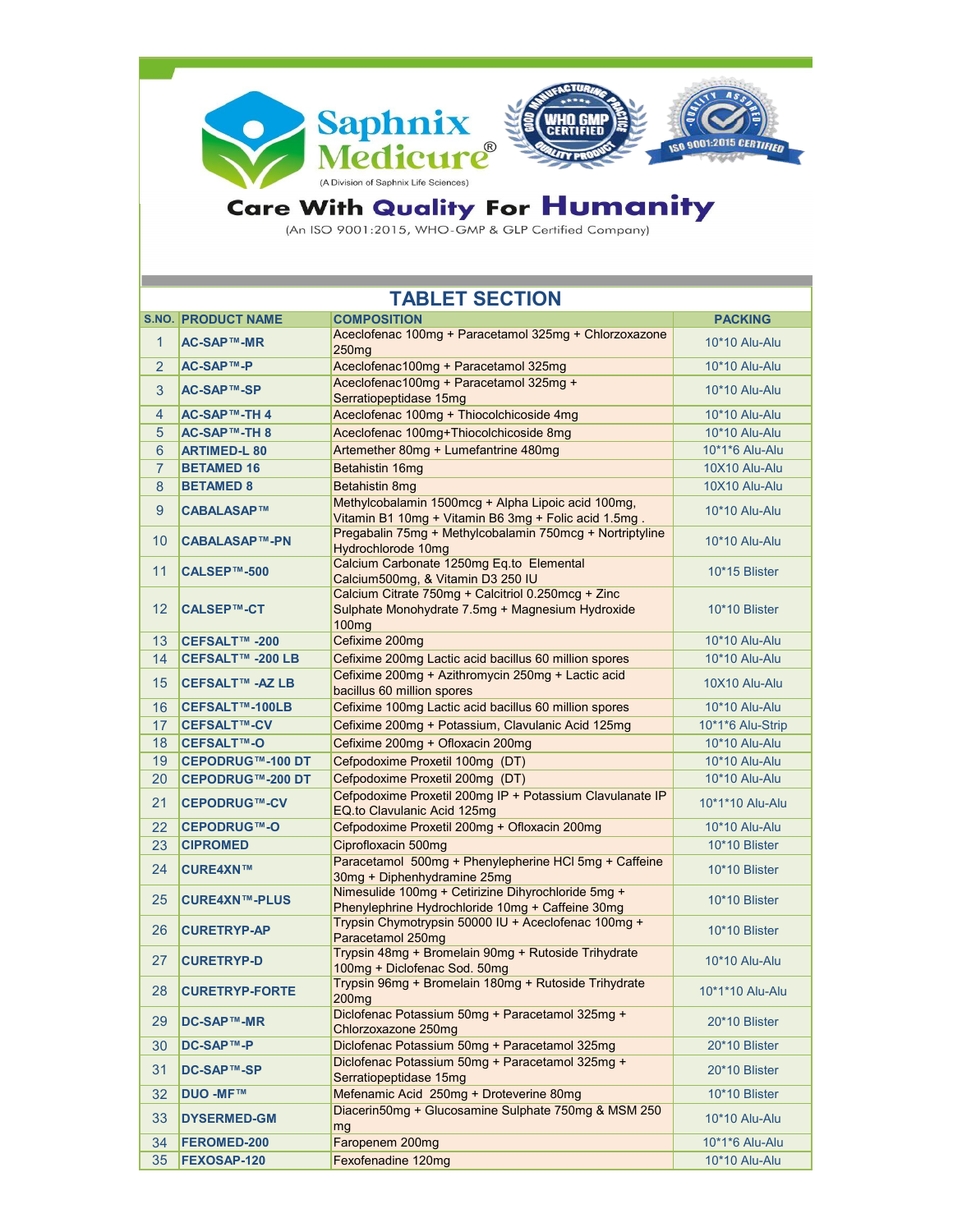| 36             | FEXOSAP-180               | Fexofenadine 180mg                                                                        | 10*10 Blister     |
|----------------|---------------------------|-------------------------------------------------------------------------------------------|-------------------|
| 37             | <b>FEXOSAP-M</b>          | Fexofenadine 120mg + Montelucast 10mg                                                     | 10*10 Alu-Alu     |
| 38             | <b>FUCCO-150</b>          | Fluconazole 150mg                                                                         | 20*1 Blister      |
| 39             | <b>GABAMED-N</b>          | Gabapentin 400mg + Nortriptyline 10mg                                                     | 10*10 Alu-Alu     |
| 40             | <b>IRONSAP™-XT</b>        | Ferrous Ascorbate eq to Elemental Iron 100mg + Folic Acid<br>1.5mg                        | 10*10 Alu-Alu     |
| 41             | <b>KT-MED</b>             | Ketorolac Tromethamin 10mg (DT)                                                           | 10*15 Alu-Alu     |
| 42             | <b>LAZACURE™-30</b>       | Deflazacort 30mg                                                                          | 10*10 Blister     |
| 43             | <b>LAZACURE™-6</b>        | Deflazacort 6mg                                                                           | 10*10 Blister     |
| 44             | LIVURO™-300               | Ursodeoxycholic Acid 300mg                                                                | 10*10 Blister     |
| 45             | <b>L-VOF 500</b>          | Levofloxacin 500mg                                                                        | 20*10 Blister     |
| 46             | <b>L-VOF-OZ</b>           | Levofloxacin 250mg + Ornidazole 500mg                                                     | 10*10 Blister     |
| 47             | MEDESOM™-40               | Esomoprazole 40mg                                                                         | 10*10 Alu-Alu     |
| 48             | <b>MEDLIZO-600</b>        | Linezolid 600mg                                                                           | 10*1*6 Alu-Alu    |
| 49             |                           | Nimesulide 100mg + Paracetamol 325mg                                                      | 20*10 Blister     |
|                | <b>MEDNIM-P</b>           |                                                                                           |                   |
| 50             | <b>MONCURE™-L</b>         | Levocetirizine 5mg + Montelukast 10mg                                                     | 10*10 Blister     |
| 51             | <b>MONCURE™-L KID</b>     | Levocetirizine 2.5mg + Montelukast 4mg (DT)                                               | 10*10 Blister     |
| 52             | NIXFEB-40                 | Febuxostat 40mg                                                                           | 10*10 Alu-Alu     |
| 53             | NIXFEB-80                 | Febuxostat 80mg                                                                           | 10*10 Alu-Alu     |
| 54             | <b>NIXTIL-250</b>         | Cefuroxime Axetil 250mg                                                                   | 10*10 Alu-Alu     |
| 55             | NIXTIL-500                | Cefuroxime Axetil 500mg                                                                   | 10*1*10 Alu-Alu   |
| 56             | <b>NIXTIL-CV</b>          | Cefuroxime Axetil 500mg + Clavulanic Acid 125mg                                           | 10*1*10 Alu-Alu   |
| 57             | OFL-SEP™-200 LB           | Ofloxacin 200mg with LB                                                                   | 10*10 Blister     |
| 58             | OFL-SEP™-OZ               | Ofloxacin 200mg + Ornidazole 500mg                                                        | 10*10 Blister     |
| 59             | <b>ONDASAP</b>            | Ondansetron 4mg                                                                           | 10*10 Alu-Alu     |
| 60             | <b>PANDICURE™-40</b>      | Pantoprazole Sodium 40mg                                                                  | 10*10 Alu-Alu     |
| 61             | <b>PANDICURE™-D</b>       | Pantoprazole Sod.40mg + Domperidone 10mg                                                  | 10*10 Alu-Alu     |
| 62             | <b>PRAGAMED-N</b>         | Pregabalin 75mg + Nortriptyline Hydrochloride 10mg                                        | 10*10 Alu-Alu     |
| 63             | <b>PREDURE™4</b>          | Methylprednisolone 4mg                                                                    | 10*10 Alu-Alu     |
| 64             | <b>PREDURE™ 8</b>         | Methylprednisolone 8mg                                                                    | 10*10 Alu-Alu     |
| 65             | <b>RABDICURE™-20</b>      | Rabeprazole Sodium 20mg                                                                   | 10*10 Alu-Alu     |
| 66             | <b>RABDICURE™-D</b>       | Rabeprazole Sodium 20mg +Domperidone 10mg                                                 | 10*10 Alu-Alu     |
| 67             | <b>SEFTORI™-90</b>        | Etoricoxib 90mg                                                                           | 10*10 Blister     |
| 68             | <b>SEFTORI™-P</b>         | Etoricoxib-60mg + Paracetamol-325mg                                                       | 10*15 Blister     |
| 69             | <b>SEFTORI™-TH</b>        | Etoricoxib-60mg + Thicolchicoside-4mg                                                     | 10*10 Alu-Alu     |
|                |                           | Amoxycillin Trihydrate 250mg IP + Potassium Clavulanate                                   |                   |
| 70             | <b>SEPLLIN™-CV 375</b>    | IP EQ.to Clavulanic Acid 125mg<br>Amoxycillin Trihydrate 500mg IP + Potassium Clavulanate | 10*10 Alu-Alu     |
| 71             | <b>SEPLLIN™-CV 625</b>    | IP EQ.to Clavulanic Acid 125mg<br>Amoxycillin Trihydrate 500mg IP + Potassium Clavulanate | 10*1*6 Alum-Strip |
| 72             | <b>SEPLLIN™-CV 625 LB</b> | IP EQ.to Clavulanic Acid 125mg + Lactic Acid Bacillus 60<br><b>Million spores</b>         | 10*10 Alum-Strip  |
| 73             | SEPZITH™-250              | Azithromycin Dihydrate 250mg                                                              | 10*6 Blister      |
| 74             | SEPZITH™-500              | Azithromycin Dihydrate 500mg                                                              | 6*6*5 Blister     |
| 75             | <b>SEPZITH™-KIT</b>       | Azithromycin 1gm + Fluconazole 150mg + Secnidazole 1gm                                    | 10*1*4 Blister    |
| 76             | <b>TERBILIFE 250</b>      | Terbinafine 250mg                                                                         | 10*7 Blister      |
| 77             | <b>VILDAMED-M 500</b>     | Vidagliptin 50mg + Metformin 500mg                                                        | 10*15 Alu-Alu     |
| 78             | <b>VILDAMED-M FORTE</b>   | Vidagliptin 50mg +Metformin 1000mg                                                        | 10*10 Alu-Alu     |
|                |                           | <b>CAPSULE SECTION</b>                                                                    |                   |
| 1              | <b>MEDESOM™-DSR</b>       | Esomoprazole 40mg + Domperidone 30mg                                                      | 10*10 Alum-Strip  |
| $\overline{2}$ | NIXOME-20                 | Omeprazole 20mg                                                                           | 10*15 Alum-Strip  |
| 3              | <b>NIXOME-D</b>           | Omeprazole 20mg + Domperidone 10mg                                                        | 10*15 Alum-Strip  |
| $\overline{4}$ | <b>PANDICURE™-DSR</b>     | Pantoprazole 40mg + Domperidone 30mg (SR)                                                 | 10*15 Alu-Alu     |
| 5              | <b>RABDICURE™-A</b>       | Rabeprazole Sodium 20mg + Aceclofenac 200mg                                               | 10*10 Alu-Alu     |
| $6\phantom{1}$ | <b>RABDICURE™-DSR</b>     | Rabeprazole Sodium 20mg + Domperidone (SR) 30mg                                           | 10*15 Alu-Alu     |
| $\overline{7}$ | <b>RABDICURE™-IT</b>      | Rabeprazole Sodium 20mg + Itopride HCL 150mg (Sustain<br>Released)                        | 10*10 Alu-Alu     |
| 8              | <b>RABDICURE™-L</b>       | Rabeprazole 20mg + Levosulpride 75mg                                                      | 10*10 Alu-Alu     |
| $9\,$          | SEFITRA™-100              | Itraconazole 100mg                                                                        | 10X10 Blister     |
| 10             | SEFITRA™-200              | Itraconazole 200mg                                                                        | 10X10 Blister     |
| 11             | SEPLLIN™-500              | Amoxycillin 500mg                                                                         | 10*10 Blister     |
| 12             | <b>SEPLLIN™-PLUS</b>      | Amoxycillin 250mg + Cloxacillin 250mg + LB                                                | 10*10 Blister     |
| 13             | <b>VITAMICURE™-L</b>      | Lycopene (10%)2500mcg + Betacarotene (20%)10mg +<br><b>Zinc Sulphate</b>                  | 10*10 Alu-Alu     |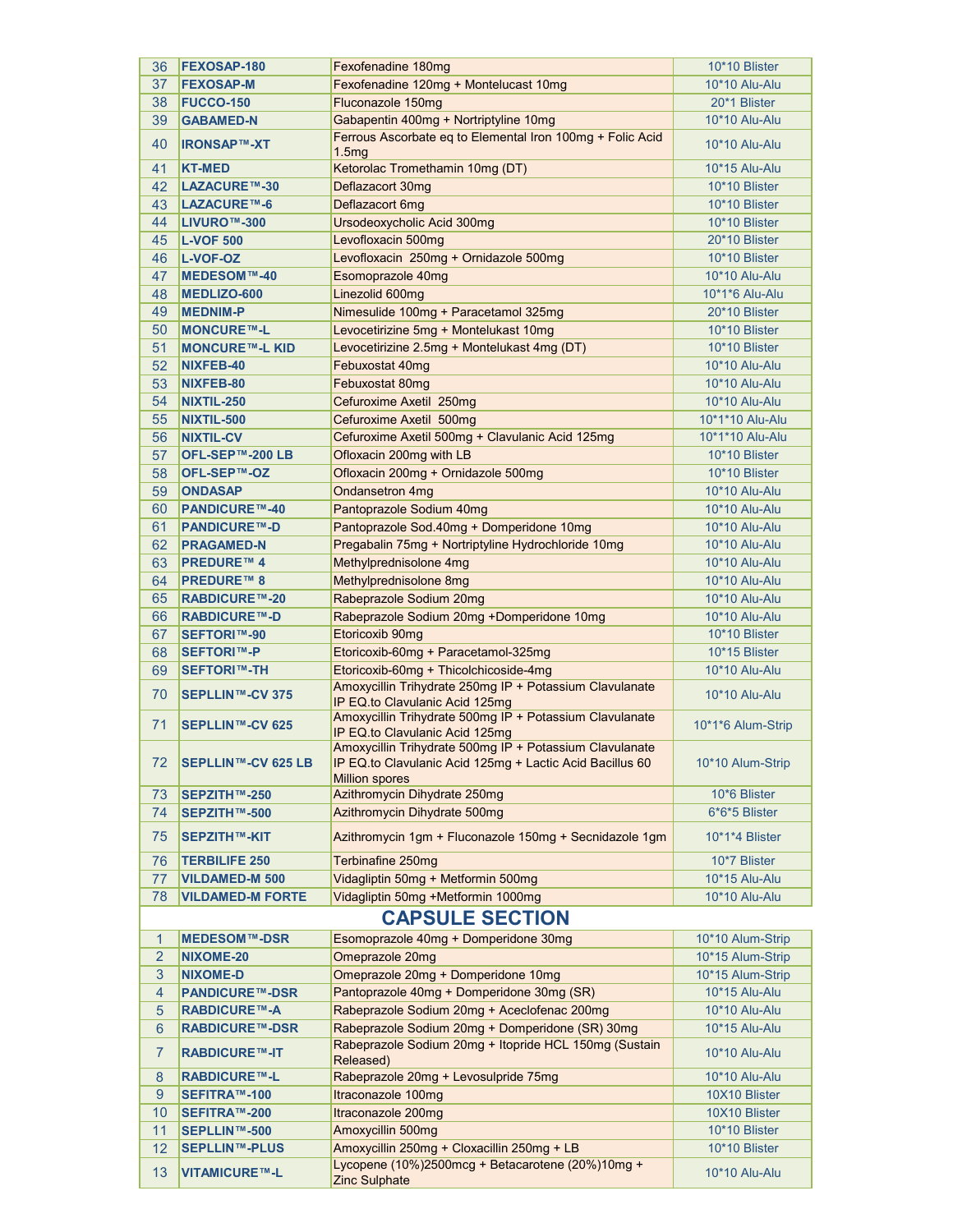| <b>SOFT GEL SECTION</b> |                         |                                                                                                                                                                                                                                                                                 |                       |
|-------------------------|-------------------------|---------------------------------------------------------------------------------------------------------------------------------------------------------------------------------------------------------------------------------------------------------------------------------|-----------------------|
|                         |                         | Methylcobalamin 1500mcg, Folic Acid 1.5mg, Vit B1 3mg,                                                                                                                                                                                                                          |                       |
| $\mathbf{1}$            | <b>CABALASAP™-OD</b>    | Vit B6 1mg, Alpha Lipoic Acid 100mg                                                                                                                                                                                                                                             | 10*10 Blister         |
| 2                       | CALSEP-D3 (SOFT GEL)    | Cholecalciferol 60000 I.U                                                                                                                                                                                                                                                       | 10*1*4 Blister        |
| 3                       | <b>CALSEP™-FORTE</b>    | Calcium Carbonate 500mg + Calcitrol 0.25mcg + Elemental<br>Cal.200mg + Zinc 7.5mg                                                                                                                                                                                               | 10*10 Blister         |
| $\overline{4}$          | CALSEP™-K27             | Calcium Carbonate 625mg + Calcitrol 0.25mcg + Vit-K27<br>45mcq                                                                                                                                                                                                                  | 10X1X10 Blister       |
| $\overline{5}$          | <b>CALSEP™-PLUS</b>     | Calcitrol 0.25, Calcium Carbonate 1250mg + Vit-K27 45mcg<br>+ Methylcobalamin 1500mcg + Zinc7.5mg + Magnesium<br>50mg + L-Methylfolate 800mcg                                                                                                                                   | 10X1X10 Blister       |
| 6                       | MEDI-Q10                | Coenzyme 100mg, Eicosapentaenoic Acid 90mg,<br>Docosahexaenoic Acid 60mg, Lycopene 10% 4000mcg.                                                                                                                                                                                 | 10*1*10 Blister       |
| $\overline{7}$          | <b>VITAMICURE™-9G</b>   | Omega 3 Fatty Acid, Green Tea Extract, Ginkgo<br>Biloba, Ginseng, Grapes Seed Extract, Antioxidant, Vitamins,<br><b>Minerals &amp; Trace Elements</b>                                                                                                                           | 10*1*10 Blister       |
| 8                       | <b>VITAMICURE™-L</b>    | Vitamin A Palmitate 5000 IU, Grape Seed Extract 25mg,<br>Green Tea Extract 10mg Vitamin B1 5mg, Vitamin B2 5mg,<br>Lycopene 10% 2000mcg, Lutein 8% 3000mcg, Vitamin B6<br>1.5mg, Folic Acid 1.5mg, Selenium Dioxide 75mcg, Zinc<br>Sulphate Monohydrate 3mcg, Vitamin B12 15mcg | 10*1*10 Blister       |
| 9                       | <b>ZESTMED-200</b>      | Natural Micronised Progesterone 200mg                                                                                                                                                                                                                                           | 10*1*10 Blister       |
|                         |                         | <b>INJECTION SECTION</b>                                                                                                                                                                                                                                                        |                       |
| $\mathbf{1}$            | <b>ANDYMED-25</b>       | Nandrolone Decanoate 25mg                                                                                                                                                                                                                                                       | <b>Dispo Pack</b>     |
| $\overline{2}$          | <b>ANDYMED-50</b>       | Nandrolone Decanoate 50mg                                                                                                                                                                                                                                                       | <b>Dispo Pack</b>     |
| 3                       | CABALASAP™-1500         | Methylcobalamie 1500Mcg                                                                                                                                                                                                                                                         | <b>Dispo Pack</b>     |
| $\overline{4}$          | <b>CABALASAP™-FORTE</b> | Methylcobalamie 2500Mcg                                                                                                                                                                                                                                                         | <b>Dispo Pack</b>     |
| 5                       | <b>CABALASAP™-PLUS</b>  | Mecobalamin 1000 Mcg + Pyridoxine Hcl 100mg +<br>Niacinamide 10mg                                                                                                                                                                                                               | Dispo Pack            |
| 6                       | <b>CEFTCURE-1GM</b>     | Ceftriaxone 1000mg                                                                                                                                                                                                                                                              | 1 Vial, WFI           |
| $\overline{7}$          | <b>CEFTCURE-250</b>     | Ceftriaxone 250mg                                                                                                                                                                                                                                                               | 1 Vial, WFI           |
| 8                       | <b>CEFTCURE-500</b>     | Ceftriaxone 500mg                                                                                                                                                                                                                                                               | 1 Vial, WFI           |
| 9                       | <b>CEFTCURE-SB</b>      | Ceftriaxone 1000mg + Sulbactam 500mg                                                                                                                                                                                                                                            | 1 Vial, WFI           |
| 10                      | <b>CEFTCURE-TZ</b>      | Ceftriaxone 1000mg + Tazobactam 125mg                                                                                                                                                                                                                                           | 1 Vial, WFI           |
| 11                      | <b>DC-SAP</b>           | Diclofenac Sod. (Painless)                                                                                                                                                                                                                                                      | 1ml Amp.              |
| 12                      | <b>IRONSAP™ 2.5</b>     | <b>Iron Sucrose</b>                                                                                                                                                                                                                                                             | $2.5$ ml              |
| 13                      | <b>IRONSAP™ 5</b>       | <b>Iron Sucrose</b>                                                                                                                                                                                                                                                             | 5 <sub>m</sub>        |
| 14                      | <b>MEROMED</b>          | Meropenem 1000mg                                                                                                                                                                                                                                                                | 1 Vial With Tray, WFI |
| 15                      | <b>ONDASAP</b>          | <b>Ondansetron 4mg</b>                                                                                                                                                                                                                                                          | 2ml Amp.              |
|                         | <b>PANDICURE™-40</b>    |                                                                                                                                                                                                                                                                                 |                       |
| 16                      |                         | Pantoprazole 40mg                                                                                                                                                                                                                                                               | 1 Vial, WFI           |
| 17                      | <b>PARA-SEP IV</b>      | Paracetamol 10mg/5 ml<br>Rabeprazole Sodium 20mg                                                                                                                                                                                                                                | 100ml                 |
| 18                      | <b>RABDICURE™-20</b>    |                                                                                                                                                                                                                                                                                 | 1 Vial, WFI           |
| 19                      | <b>SAPIPRA-4.5</b>      | Pipracillin Sod 4mg + Tazobactam 500mg                                                                                                                                                                                                                                          | 1 Vial, WFI           |
| 20                      | <b>SEPLLIN™-CV</b>      | Amoxycillin Sodium 1000mg + Clavuanic Acid 200mg                                                                                                                                                                                                                                | 1 Vial, WFI           |
| 21                      | <b>ZONEMED-SB1</b>      | Cefoperazone Sod.500mg + Sulbactam 500mg                                                                                                                                                                                                                                        | 1 Vial, WFI           |
| 22                      | <b>ZONEMED-SB 1.5</b>   | Cefoperazone 1000mg + Sulbactam 500mg                                                                                                                                                                                                                                           | 1 Vial, WFI           |
|                         |                         | <b>DRY SYRUP SECTION</b>                                                                                                                                                                                                                                                        |                       |
| $\mathbf{1}$            | CEFSALT™-100            | Cefixime Trihydrate 100mg Dry Syrup                                                                                                                                                                                                                                             | 30ml With WFI         |
| $\overline{2}$          | CEFSALT™-100 LB         | Cefixime Trihydrate 100mg +WFI +LB Dry Syrup                                                                                                                                                                                                                                    | 30ml With WFI         |
| 3                       | CEFSALT™-50             | Cefixime Trihydrate 50mg Dry Syrup                                                                                                                                                                                                                                              | 30ml With WFI         |
| 4                       | CEFSALT™-50 LB          | Cefixime Trihydrate 50mg + WFI +LB Dry Syrup                                                                                                                                                                                                                                    | 30ml With WFI         |
| 5                       | <b>CEFSALT™-CV</b>      | Cefixime 50mg + Clavulanic Acid 31.25mg Dry Syrup                                                                                                                                                                                                                               | 30 ml With WFI        |
| $6\phantom{1}$          | <b>CEFSALT™-O</b>       | Cefixime 50mg + Ofloxacin 50mg Dry Syrup                                                                                                                                                                                                                                        | 30 ml With WFI        |
| $\overline{7}$          | CEPODRUG™-100           | Cefpodoxime Proxetil 50mg Dry Syrup                                                                                                                                                                                                                                             | 30ml With WFI         |
| 8                       | <b>CEPODRUG™-50</b>     | Cefpodoxime Proxetil 100mg Dry Syrup                                                                                                                                                                                                                                            | 30ml With WFI         |
| 9                       | <b>CEPODRUG™-CV</b>     | Cefpodoxime Proxetil 50mg+Clav 31.5mg Dry Syrup                                                                                                                                                                                                                                 | 30ml With WFI         |
| 10                      | <b>COLIMED</b>          | Colistin Sulphate IP 12.5mg Dry Syrup                                                                                                                                                                                                                                           | 30ml With WFI         |
| 11                      | <b>COLIMED DS</b>       | Colistin Sulphate IP 25mg Dry Syrup                                                                                                                                                                                                                                             | 30ml With WFI         |
| 12                      | <b>MEDLIZO</b>          | <b>Linezolid Dry Syrup</b>                                                                                                                                                                                                                                                      | 30ml With WFI         |
| 13                      | <b>SEPLLIN™-CV</b>      | Amoxycillin Trihydrate 200mg, Potassium Clavulanic Acid<br>28.5mg Dry Syrup                                                                                                                                                                                                     | 30ml With WFI         |
| 14                      | <b>SEPLLIN™-CV DS</b>   | Amoxycillin Trihydrate 400mg, Potassium Clavulanic Acid<br>57mg Dry Syrup                                                                                                                                                                                                       | 30ml With WFI         |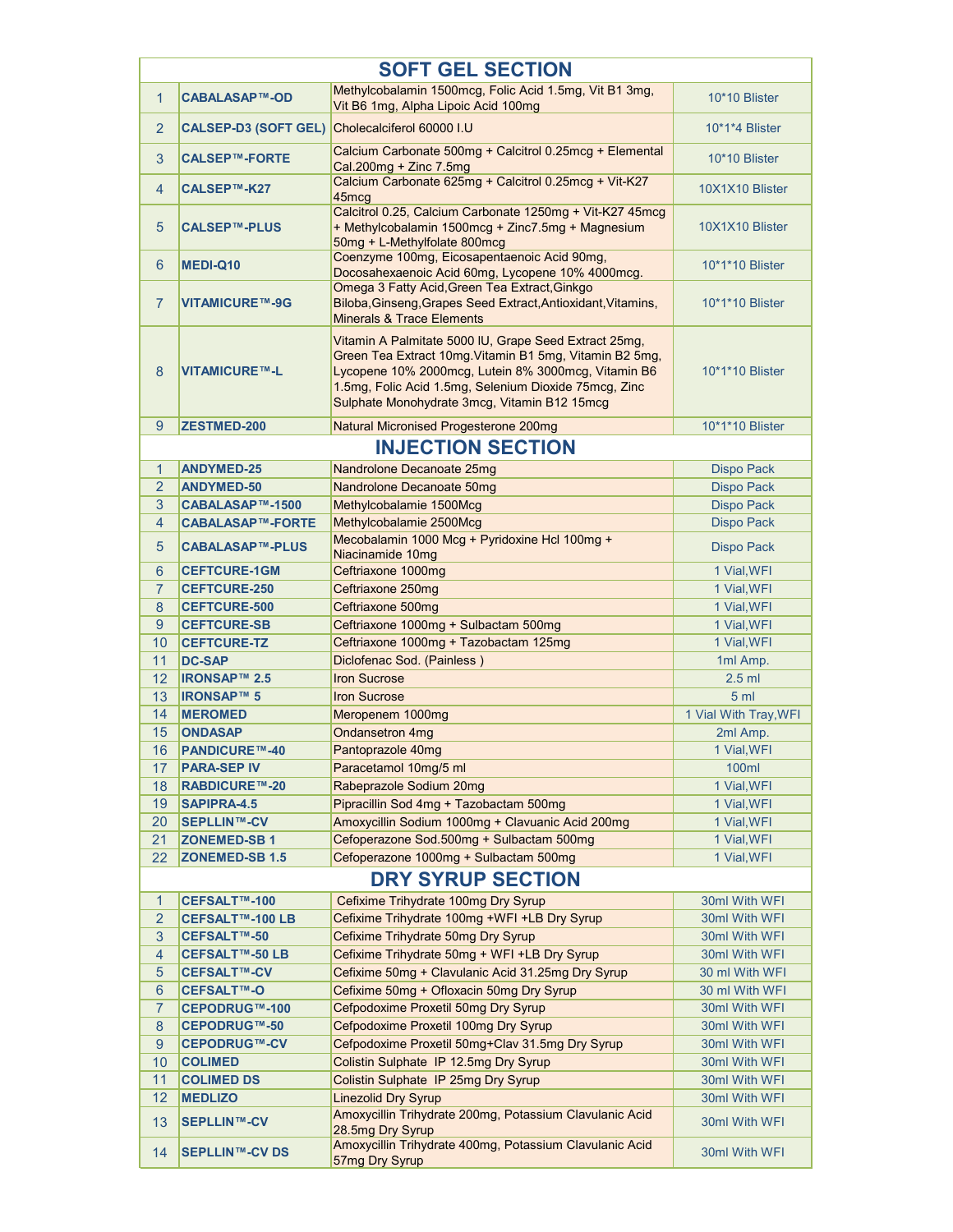|                     | <b>SYRUP SECTION</b> |                                                                                                                                                                                                                                                                                                                                                                                                                            |                   |  |
|---------------------|----------------------|----------------------------------------------------------------------------------------------------------------------------------------------------------------------------------------------------------------------------------------------------------------------------------------------------------------------------------------------------------------------------------------------------------------------------|-------------------|--|
| $\mathbf{1}$        | <b>AC-SAP-P</b>      | Aceclofenac 50mg +Paracetamol 125mg /5ml                                                                                                                                                                                                                                                                                                                                                                                   | 60 <sub>ml</sub>  |  |
| $\overline{2}$      | CALSEP™              | Calcium carbonate 150mg + Magnesium hydroxide 25mg +<br>Vitamin D3 200 IU + Zinc gluconate 1.5mg /5ml                                                                                                                                                                                                                                                                                                                      | 100ml/200ml       |  |
| 3                   | CALSEP™-D3           | Vitamin D3 Nano Shorts 60000 I.U. (Sugar Free)                                                                                                                                                                                                                                                                                                                                                                             | 4*5ml Bottles     |  |
| $\overline{4}$      | <b>CURE-4XN™</b>     | Chlorpheniramine maleate 1mg + Paracetamol 125mg +<br>Phenylephrine 5 mg /5ml                                                                                                                                                                                                                                                                                                                                              | 60 <sub>ml</sub>  |  |
| 5                   | <b>CURE-4XN™ DS</b>  | Chlorpheniramine maleate 1mg + Paracetamol 250mg +<br>Phenylephrine 5 mg /5ml                                                                                                                                                                                                                                                                                                                                              | 60 <sub>ml</sub>  |  |
| 6                   | <b>FEXOSAP</b>       | Fexofenadine HCL 30mg /5ml                                                                                                                                                                                                                                                                                                                                                                                                 | <b>100ml</b>      |  |
| $\overline{7}$      | <b>IRONSAP™-XT</b>   | Ferrous Ascorbate eq to Elemental Iron 100 mg, Folic Acid<br>1.5mg / 5ml                                                                                                                                                                                                                                                                                                                                                   | 150 ml            |  |
| 8                   | <b>LOOSMED</b>       | Lactulose 10mg /15ml                                                                                                                                                                                                                                                                                                                                                                                                       | 100ml             |  |
| 9                   | <b>ME-APPI</b>       | Cyproheptadine Hydrochloride 2mg, Tricholine Citrate<br>275mg /5ml                                                                                                                                                                                                                                                                                                                                                         | 200ml             |  |
| 10                  | MEFIPARA™            | Mefenamic Acid 50mg, Paracetamol 125mg /5ml                                                                                                                                                                                                                                                                                                                                                                                | 60 <sub>ml</sub>  |  |
| 11                  | <b>MEFIPARA™-DS</b>  | Mefenamic Acid 100mg, Paracetamol 250mg /5ml                                                                                                                                                                                                                                                                                                                                                                               | 60 <sub>ml</sub>  |  |
| 12                  | <b>MEGAMED</b>       | Magaldrate 540mg, Simethicone Emulsion 50mg,<br>Oxetacaine 10mg /5ml                                                                                                                                                                                                                                                                                                                                                       | 170ml             |  |
| 13                  | <b>MONCURE™-L</b>    | Levocetirizine Hydrochloride 2.5mg + Montelukast Sodium<br>4ma/5ml                                                                                                                                                                                                                                                                                                                                                         | 60ml              |  |
| 14                  | NIXZYME™             | Fungal diastase 50 mg+Pepsin 10 mg /10ml (Food) (Suger<br>Free)                                                                                                                                                                                                                                                                                                                                                            | 100ml/200ml       |  |
| 15                  | OFL-SEP™-MS          | Ofloxacine 50 mg+ Metronidazole 120mg + Simethicone<br>10mg/5ml                                                                                                                                                                                                                                                                                                                                                            | 60ml              |  |
| 16                  | PARA-SEP-125         | Paracetamol 125mg /5ml                                                                                                                                                                                                                                                                                                                                                                                                     | 60 <sub>ml</sub>  |  |
| 17                  | PARA-SEP-250         | Paracetamol 250mg /5ml                                                                                                                                                                                                                                                                                                                                                                                                     | 60ml              |  |
| 18                  | <b>PICOMED</b>       | Sodium Picosulphate 5mg /5ml                                                                                                                                                                                                                                                                                                                                                                                               | <b>100ml</b>      |  |
| 19                  | <b>SEPCOUGH™-AM</b>  | Levocetirizine 2.5mg, Ambroxol HCL 15mg /5ml                                                                                                                                                                                                                                                                                                                                                                               | 60ml/100ml        |  |
| 20                  | <b>SEPCOUGH™-BR</b>  | Bromhexine 8mg + Guaifenesin 100 mg + Menthol 5mg<br>+Terbutaline 2.5mg /5ml                                                                                                                                                                                                                                                                                                                                               | 100ml             |  |
| 21                  | <b>SEPCOUGH™-DX</b>  | Dextromethorphan 10 mg, Phenylephrine 5<br>mg, Chlorpheniramine Maleate 2mg /5ml (Sugar Free)                                                                                                                                                                                                                                                                                                                              | 60ml/100ml        |  |
| 22                  | <b>SEPCOUGH™-LS</b>  | Levosalbutamol 1mg, Ambroxol HCL 30mg, Guaiphenesin<br>IP. 50mg /5ml                                                                                                                                                                                                                                                                                                                                                       | 100ml             |  |
| 23                  | <b>SEPCOUGH™-TR</b>  | Ambroxol HCL 15mg, Terbutaline sulph.<br>1.25mg, Guaiphanesin 50mg, Menthol 1.5mg /5ml                                                                                                                                                                                                                                                                                                                                     | 100ml             |  |
| 24                  | <b>SUCRAMED-O</b>    | Sucralfate 1.0gm + Oxetacaine 20mg /5ml (Sugar Free)                                                                                                                                                                                                                                                                                                                                                                       | 100ml/200ml       |  |
| 25                  | <b>URISEP</b>        | Disodium hydrogen citrate 1.4gm /5ml                                                                                                                                                                                                                                                                                                                                                                                       | <b>100ml</b>      |  |
| 26                  | <b>VITAMICURE™-L</b> | Alpha lipoic acid 50 mg+Beta-carotene 10 mg+Biotin 1000<br>MCG+Citrus bioflavonoids 50 mg+Elemental chromium 150<br>MCG+Elemental selenium 70 MCG+Folic acid 1.5<br>mg+Green tea powder 10 mg+Lutein 12 mg+Lycopene<br>2000 MCG+Methylcobalamin 500 MCG+Niacin 20<br>mg+Vitamin B1 1.5 mg+Vitamin B2 1.7 mg+Vitamin B6 3<br>mg+Vitamin C 60 mg+Vitamin D3 1000 IU+Vitamin E 15<br>mg+Vitamin K 10 MCG+Zeaxanthin 4 mg /5ml | 100ml/200ml       |  |
| 27                  | <b>VITAMICURE™-Z</b> | D-panthenol 1.25 mg+Elemental copper 25<br>MCG+Elemental selenium 10 MCG+Elemental zinc 5<br>mg+lodine 38 MCG+L-lysine 5 mg+Niacinamide 7.5<br>mg+Potassium iodide 50 MCG+Vitamin A 1250 IU+Vitamin<br>B1 0.75 mg+Vitamin B12 0.5 MCG+Vitamin B2 0.75<br>mg+Vitamin B6 0.5 mg+Vitamin D3 100 IU+Vitamin E 2.5<br>IU /5ml(Sugar Free)                                                                                       | 100ml/200ml       |  |
| <b>DROP SECTION</b> |                      |                                                                                                                                                                                                                                                                                                                                                                                                                            |                   |  |
| $\mathbf{1}$        | <b>DUO-MF™</b>       | Dill oil 0.005ml + Fennel oil 0.0007ml + Simethicone 40 mg<br>/ml                                                                                                                                                                                                                                                                                                                                                          | 30ml With Dropper |  |
| $\overline{2}$      | <b>DUO-MF™-D</b>     | Domperodone, Dicyclomine Hydrochloride & Dimethicone<br>Suspension                                                                                                                                                                                                                                                                                                                                                         | 30ml With Dropper |  |
| 3                   | NIXZYME™-B           | Fungal diastase 33.33 mg + Pepsin 5 mg + Vitamin B1 1<br>mg + Vitamin B12 1 MCG + Vitamin B2 1 mg + Vitamin B3<br>1 mg + Vitamin B6 1 mg /ml                                                                                                                                                                                                                                                                               | 15ml With Dropper |  |
| $\overline{4}$      | <b>ONDASAP</b>       | Ondansetron 2mg/5ml                                                                                                                                                                                                                                                                                                                                                                                                        | 30ml With Dropper |  |
| 5                   | <b>VITAMICURE™</b>   | Multivitamin, Multimineral & Lysin Drops                                                                                                                                                                                                                                                                                                                                                                                   | 30ml With Dropper |  |